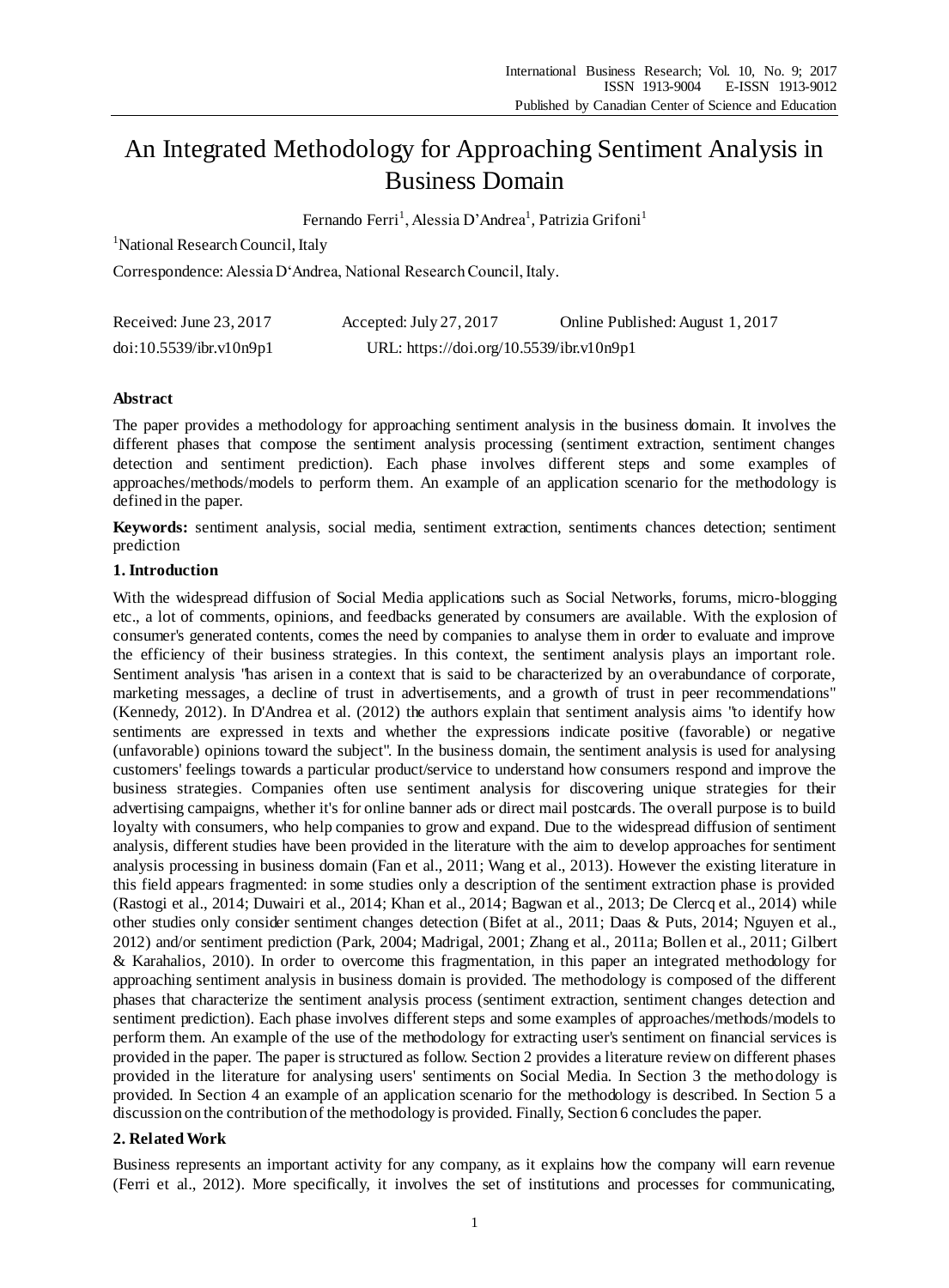creating, delivering and exchanging products/services with value both for companies and consumers (D'Andrea et al., 2015a). Today an important role within the business domain is assigned to Social Media. Social Media allow companies collecting consumers' comments about products/services and performing better products/services development efforts as they can take into account consumers' needs (D'Andrea et al., 2011). Different studies have been focused on extracting consumer's sentiment on Social Media. An example is provided by Rastogi et al. (2014). The authors provided an approach for the extraction of consumer's sentiment of Facebook comments. The approach consists of the following steps: (i) data collection (ii) noise removal: (iii) classification: different domains such as: movies, technology products, economy, industry are used to classifies data (iv) name product/service recognition: a list of named entities is created that allow identifying important elements such as verb phrases, noun phrases, regular expressions (v) subjectivity classification: sentences are classified as objective/subjective (vi) features selection: the positive/negative sentiments are identified and combined (vii) sentiment extraction: different approaches are used such as supervised learning, unsupervised learning, and lexicon-based. Another example is given by Duwairi et al. (2014) with their approach for analysing Twitter comments. The approach is composed of the following phases: (i) collection dataset (ii) training dataset labeling by using crowd-sourcing (iii) analysis of the dataset to define the better methodology to use for normalizing the data (iv) normalization of the data in the preprocessing phase (v) creation of the feature vector for each entry in the dataset (vi) input of the feature vectors into the classifier for building the classification model (vii) use of the model to verify results. Another study is given by Khan et al. (2014) that provided an approach for performing the analysis and classification of Twitter comments. The approach involves two steps (i) processing that includes: removal of hash-tags URLs, username, and special characters etc. (ii) the hybrid scheme of classification algorithms for emoticon analysis and SentiWordNet analysis that improve the polarity classifier using a list of positive/negative words. A novel approach for the classification of online product reviews using sentiment analysis is provided by Bagwan et al. (2013). The approach uses appraisal words lexicon and product feature extraction for categorization of users reviews on the Amozon web site. The approach involves three main steps (i) dataset generation: the web crawling, a program for collecting the information from it is used (ii) feature extraction: it is done through the sentence segmentation, the tagging of speech part and the extraction of frequent features (iii) review categorization: each review is considered as a document for sentiments extraction. Finally, in De Clercq et al. (2014) an approach which finds disputed topics in news media is provided. The approach is entirely unsupervised, requiring neither an upfront definition of possible topics nor annotated training data. It comprises four steps (i) data collection (ii) sentiment analysis to determine the document's semantic orientation (iii) topic extraction to identify the topics of the news articles (iv) disputed categories extraction to identify disputed categories and hence topics. The analysis of these studies allows observing that only the sentiments extraction has been performed without considering the analysis of sentiment changes and the influence that these changes can have on the business strategy. User's opinions about a product/service may change from time to time, so the detection of these changes is important to reduce their impact to an acceptable level. In this context, the study provided by Bifet et al. (2011) provides an approach for analyzing, in real time, sentiments expressed in tweets. For the analysis, a system that uses an adaptive frequent item miner for data streams is provided. Another example is provided in the study conducted by Daas & Puts (2014) that reveals changes in the sentiment of Dutch social media messages (Facebook and Twitter) and consumer confidence. Two different steps of the sentiment changes detection have been considered for the analysis: sentiment determination and data selection/analysis. Also in the study provided by Nguyen et al. (2012) a strategy to predict collective sentiment dynamics is provided. The collective sentiment changes are modeled by using a machine learning model without an analysis of individual tweets and their corresponding network structures. The following steps are considered for the analysis: (i) data collection (ii) feature extraction: tweets are analysed with respect to their complex level network structures (iii) sentiment analysis: the machine-learning-based and the Dynamic Language Model and lexicon-based Constrained Symmetric Nonnegative Matrix Factorization are used for the analysis (iv) sentiments' changes prediction: a simple approach to predicting the change of sentiment ratio using heuristics has been used. (v) identification of significant features: that contributes to the change of sentiment (vi) multi-class classification for predicting business strategy direction and ratio quantity. As for the studies that only consider the sentiment extraction, in these studies only the sentiment changes detection is discussed without both a detailed description of sentiment extraction and sentiment prediction phases. The sentiment prediction represents another important level of the sentiment analysis process even if, according to Sharma & Lal (2012) "it is quite complex...many variables are involved and their tendency to interact with & influence each other.…..". For this reason, the provided studies do not illustrate the steps to follow but only the use of different predictive models for the analysis of social/economic contexts that directly affect consumer attitudes and behaviours (Park, 2004; Madrigal, 2001;).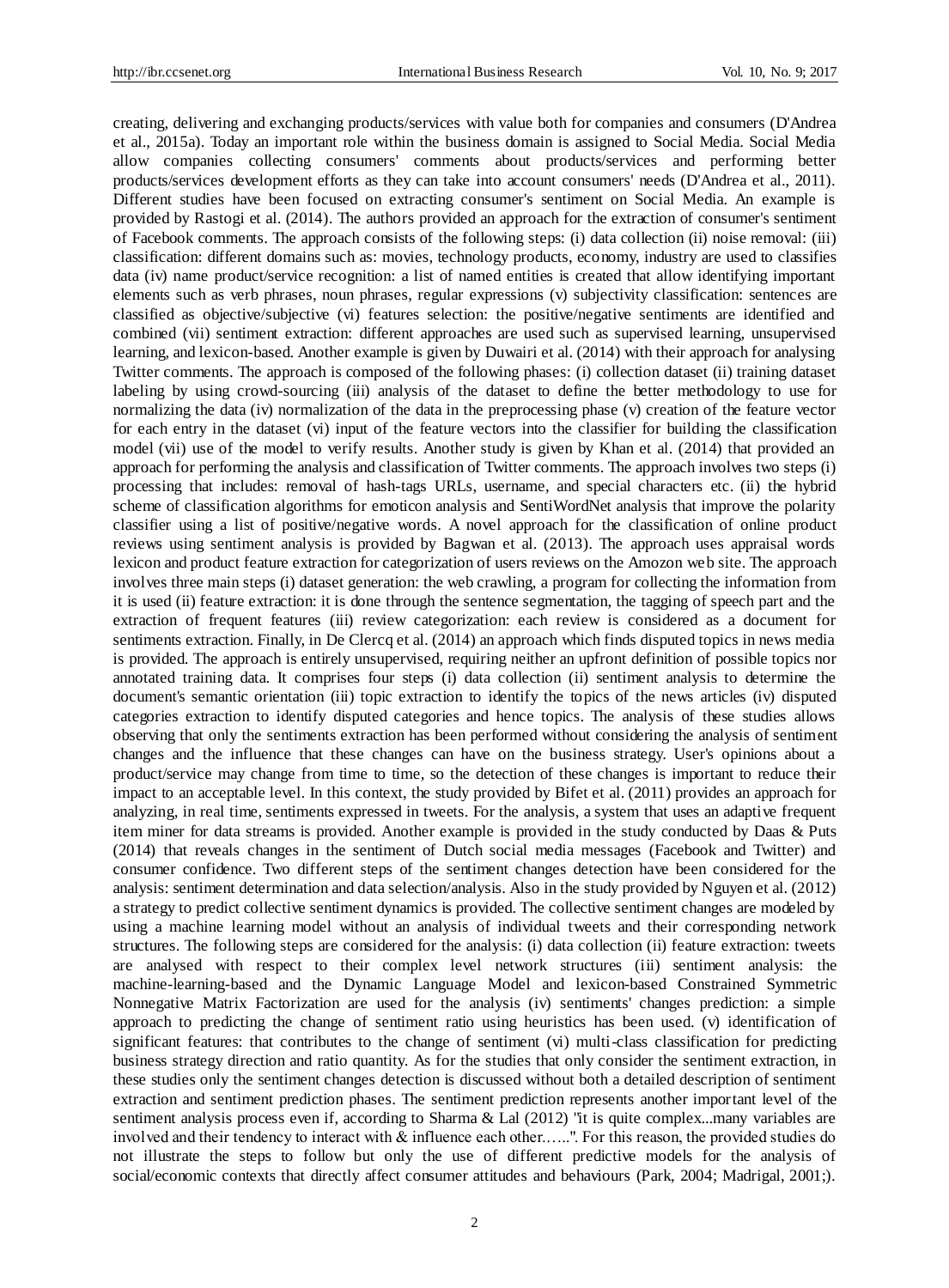Examples of prediction analysis are given in (Zhang et al., 2001a; Bollen et al., 2011; Gilbert & Karahalios, 2010) focused on the economic domain. In particular, they underlined how consumer's mood, measured through social media, is related to stock market movements: demonstrating that anxiety and fear predate downward movements in the markets. In the following Table 1 the different studies are classified according to the different phases of the analysis.

Table 1. Classification of studies according to the different phases of the analysis

| <b>STUDIES</b>                | PHASES OF SENTIMENT ANALYSIS |  |
|-------------------------------|------------------------------|--|
| Rastogi et al. (2014)         |                              |  |
| Duwairi et al. (2014)         |                              |  |
| Khan et al. (2014)            | <b>SENTIMENT EXTRACTION</b>  |  |
| Bagwan et al. (2013)          |                              |  |
| De Clercq et al. (2014)       |                              |  |
| Bifet et al. $(2011)$         |                              |  |
| Daas & Puts $(2014)$          |                              |  |
| Nguyen et al. (2012)          | SENTIMENT CHANGES DETECTION  |  |
| Madrigal (2001)               |                              |  |
| Park (2004)                   |                              |  |
| Madrigal (2001)               |                              |  |
| Zhang et al. $(2011a)$        | <b>SENTIMENT PREDICTION</b>  |  |
| Bollen et al. (2011)          |                              |  |
| Gilbert & Karahalios $(2010)$ |                              |  |

The analysis of the literature allows individuating the different phases to consider for the creation of the methodology. Each phase involves the different steps and some examples of approaches/methods/models to perform them. In the following section, the methodology is described in detail.

## **3. An Integrated Methodology for Sentiment Analysis in Business Domain**

This section describes the methodology (shown in Figure 1), which allows representing the entire process of sentiment analysis from sentiment extraction, through change detection to sentiment influence on the business strategy. The sentiment extraction phase allows analysing the user' opinion about a product/service in a past time period; it answers the following question: what happened? While the changes detection phase allows discovering the current user' opinion about product/services; it answers the following question: what is happening now? Finally, the sentiment prediction phase allows predicting how user' opinion influences the business strategy of the company; it answers the following question: what is going to happen in the future?

In the following sub-sections, these levels of the analysis are described in detail.

#### *3.1 First Phase: Sentiment Extraction*

The first phase allows detecting the user' sentiments on a particular product/service. It involves the: (i) Social Media monitoring (ii) features extraction (iii) data preparation (iv) sentiment classification. In the following sub-sections, these steps are described in detail.

## 3.1.1 Social Media Monitoring

Social Media monitoring allows extracting user' comments associated with specific product/service. There are many ways companies can approach Social media monitoring. The first approach is the simple observation. In many cases users are the best critics, so if a company has rolled out a new product/service and it wants to see what users think of it, their observation within the Social media environment can provide a big picture at a glance that allows knowing whether the general mood towards the product/service is positive or negative. Other companies that have more resources to dedicate to Social media monitoring can use a more proactive approach by engaging people who mention their brand in the social space. An example is FedEx that engaged users who mention them on Twitter.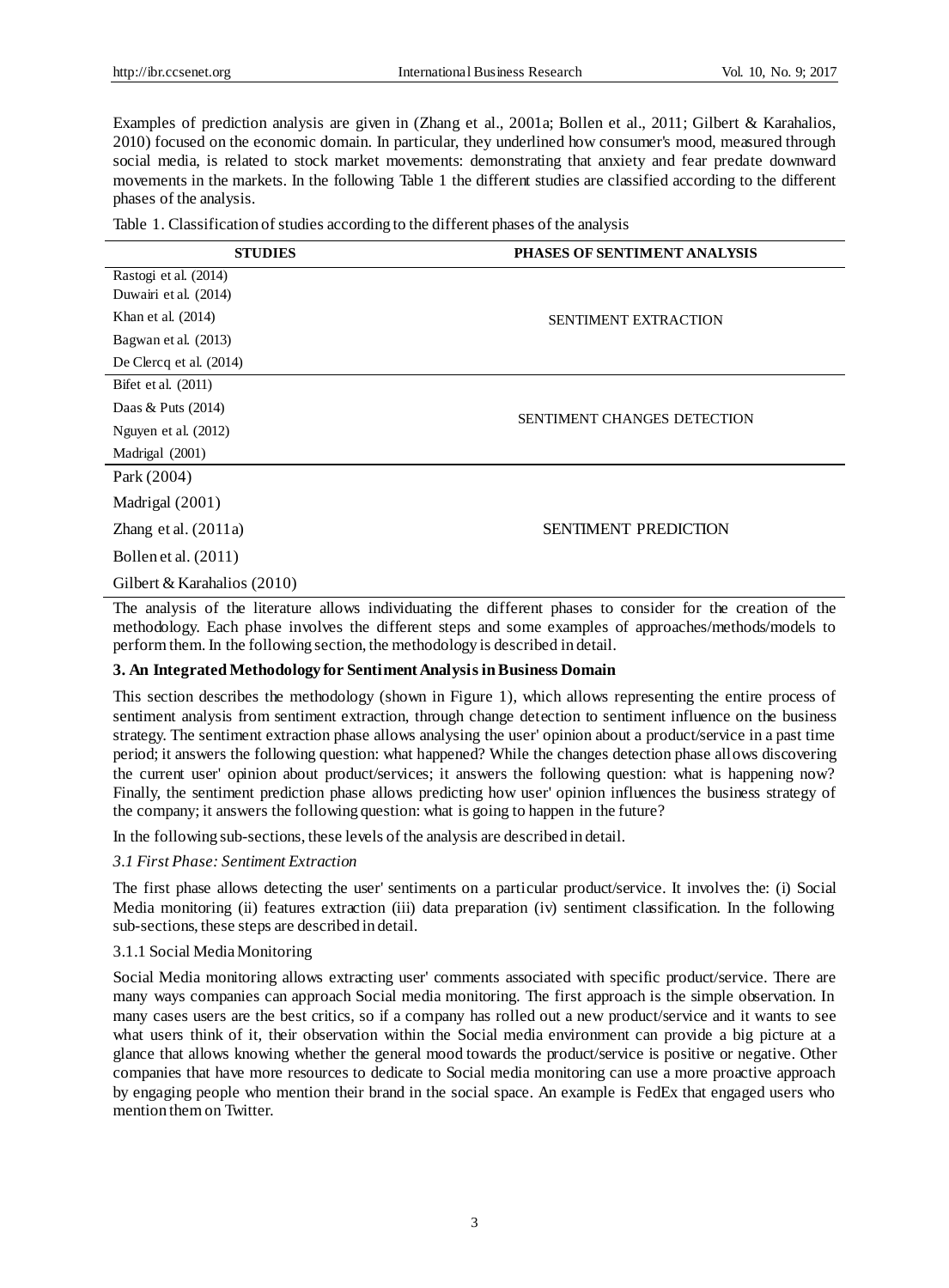

Figure 1. The structure of the methodology

## 3.1.2 Features Extraction

The second step consists in extracting the features that the company wants to consider for the sentiment analysis implementation. For the features extraction different methods can be used: natural language processing, clustering based, statistical and hybrid (Asghar et al., 2014). Natural language processing based methods mainly operate on: (i) noun-phrases, noun, adverbs, adjectives that usually express product features (Kobayashi et al., 2007; Archak et al., 2007), (ii) terms occurring near subjective expressions that can act as features (Kim & Hovy, 2006). These methods have got high accuracy, but low recall with dependency on the accuracy of part of speech of tagging. Clustering based feature extraction methods (Zangh et al., 2011; Hadano et al., 2011; Zhang et al., 2012; Zhai et al., 2011) require few parameters to tune (Ganesan & Zhai, 2012). The key weakness of these methods is that only major features can be extracted (Zhang et al., 2011b). While statistical methods are divided into three categories: univariate, multivariate and hybrid (Abbasi et al., 2011; Koncz & Paralic, 2001). Examples of univariate methods include information gain occurrence frequency, log likely-hoodand minimum frequency thresholds. While decision tree models, recursive feature elimination and genetic algorithms represent examples of multivariate methods. As compared to univariate, multivariate methods are expensive in terms of computational efficiency, as they evaluate attribute interactions. A middle ground is represented by hybrid methods that combine univariate multivariate and other methods for achieving accuracy and efficiency (Balakrishnan et al., 2004; Liu & Yu, 2005). Finally, the use of a hybrid method is provided in Hu & Liu (2004) in which POS Tagging is combined with WordNet dictionary, while in Somprasertsri & Lalitrojwong (2008) lexical and syntactic features are combined with a maximum entropy model.

## 3.1.3 Data Preparation

The data preparation step involves all the preparatory activities (pre-processing) for the analysis of user' comments such as removing non-textual contents and/or the markup tags and information that is not required for sentiment analysis.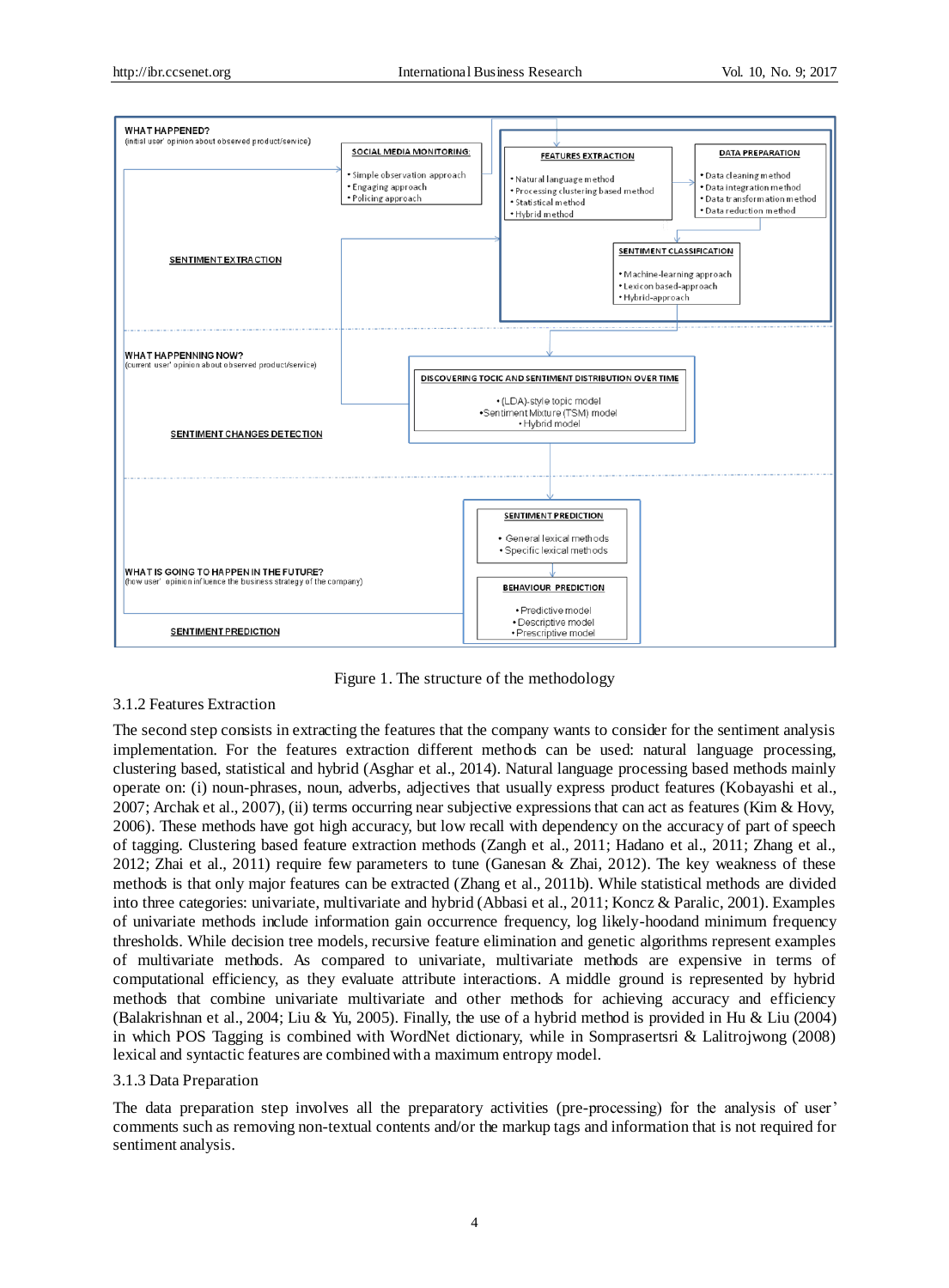#### 3.1.4 Sentiment Classification

Sentiment classification is a task of classifying a target unit in a document to positive or negative class (D'Andrea et al., 2015b). According to the way in which they are expressed in text, it can be also classified in explicit and implicit opinions. On considering the explicit opinions they are subjective statements that give regular/comparative opinions; while the implicit are objective statements that imply a regular or comparative opinion. Liu (2007) also gives a classification of opinions in: (i) direct opinions: directly expressed on a product/service or a product/service aspect (ii) indirect opinions: indirectly expressed on a product/service or a product/service aspect based on their effects. While Jindal & Liu (2006) introduced comparative opinions that express a relation of similarities/differences between entities based on some aspects. The sentiment classification can be performed by using different approaches such as: (i) machine learning, (ii) lexicon-based and (iii) hybrid (Maynard & Funk, 2011). Machine learning approach consists of two sets of documents: a training set and a test set. The training set is used for learning the differentiating characteristics of a document, while the test is used for checking how well the classifier performs. The main advantage of the machine learning approach is the ability to adapt and create trained models for specific purposes and contexts, while the limitation regards the general knowledge that may not be acquired from training data. The lexicon based approach uses sentiment dictionary with opinion words and matches them with the data for determining polarity. It has the advantage that general knowledge sentiment lexicons have wider term coverage, but it also presents two main limitations. Firstly, the number of words in the lexicons is finite, which may constitute a problem when extracting sentiment from very dynamic environments. Secondly, sentiment lexicons tend to assign a fixed sentiment orientation and score to words, irrespective of how these words are used in a text. Finally, in the hybrid approach, the combination of both the machine learning and lexicon based approaches has the potential to improve the sentiment classification performance. The main advantages of hybrid approaches are the lexicon/learning symbiosis, the detection and measurement of sentiment at the concept level and the lesser sensitivity to changes in the topic domain. While the main limitation is that reviews are with a lot of noise that assigns a neutral score because the method fails to detect any sentiment.

#### *3.2 Second Phase: Sentiments Changes Detection*

Once user' sentiments have been extracted, another important step to consider is the sentiment changes detection. For detecting sentiments changes it is important to: (i) discover topic distribution over time and (ii) identify sentiment changes. A useful way to analyse topic distribution over time is the time series that indicates the set of data points occurring at regular intervals. Whilst there are many complex mathematical time series techniques, it is also possible to focus on simple analyses of data extracted from Social media. These typically aggregate data into days to produce daily time series. According to Gruhl et al. (2004), three common patterns for topics can be extracted for the time series analysis:

- a single spike of interest that indicates a short period of time in which the product/service is discussed;
- fairly continuous discussion on the product/service without spikes;
- fairly continuous discussion on the product/service with occasional spikes triggered by relevant events.

As far as we know, there is no directly related work about sentiment change cause discovery so far. Some studies on topic's evolving trends over time provided methods such as the Latent Dirichlet Allocation (LDA)-style topic model provided by Wang & McCallum (2006) that integrate the time factor into a probabilistic topic model and learn topic's distribution over time based on the topic model. Another example is the Topic -Sentiment Mixture model (Mei et al., 2007) that count the number of word occurrences of each topic to estimate it's dynamic over time. In Jiang et al. (2011) a hybrid solution to sentiment change detection is provided consisting of a combination of two different methods: probabilistic topic and language grammar that allows detecting steady topic sentiment changes in consecutive time periods. Once the topic distribution over time has been properly analysed; it is also important to identify the possible sentiment changes. Users can really modify their opinions about products and/or services according to the Social Influence process (Grifoni et al., 2013). The user opinion evolves as a result of interaction with other users that, in turn, evolve their opinion as a result of interaction with the complex network of social influences. This level of the analysis it is very important to adjust the business strategy in alignment with the user' opinion.

#### *3.3 Third Phase: Sentiment Prediction*

In order to have a global vision of the analysed product/service, it is important to perform the user' sentiment prediction. The goals of the sentiment prediction are (i) predicting the change of sentiment of a given topic over time (ii) identifying key features that contribute to the change. The majority of currently used methods for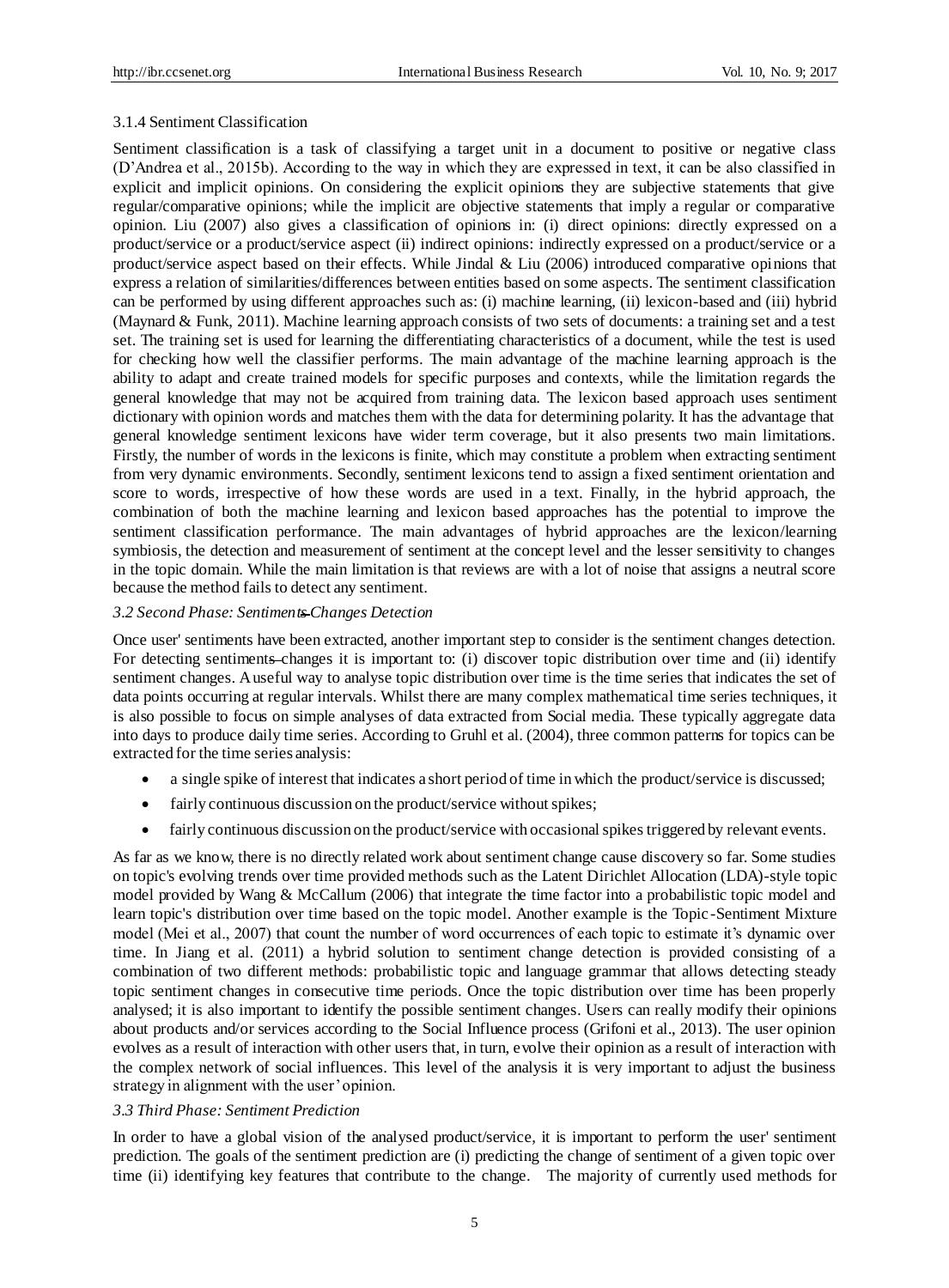sentiment prediction are based on supervised learning techniques with the features derived from pre-existing sentiment lexical (Rosenthal et al., 2014; Rosenthal et al., 2015). Previous sentiment lexicons methods were developed as general-purpose resources (Liu & Yu, 2005, Strapparava & Valitutti, 2004; Wilson et al., 2005). Recently, an increasing amount of work specific lexicons methods has been developed (Mohammad, 2012). However, general and specific lexical methods still suffer from ambiguities at a contextual level. In order to overcome this limitation, Flekova et al. (2015) introduced a method for identifying frequent bigrams to assess the suitability of generic sentiment lexicons for a given domain. The provided method allows enhancing the assessment of lexicon based sentiment detection algorithms. The analysis of sentiment prediction is preliminary to understand how user' opinion can influence the business strategy. There are three types of models to perform behavior prediction: (i) predictive (ii) descriptive and (iii) prescriptive. The predictive model turns data into actionable, valuable, information. It uses data for determining probable future business outcomes. While the descriptive model looks at past business performance analyzing historical data to look for the reasons behind past success or failure. Finally, the prescriptive model automatically synthesizes big data, business rules for making predictions and suggesting decision options to take advantage of the predictions.

#### **4. Scenario: Analyse the User' Sentiment about WFG Financial Services**

The financial market analysis aims to analyse the general financial market for revealing discrepancies of financial services. Financial services reflect all available information, making it impossible to predict their changes based on past data (Bodie et al., 2011). Among this information, an important role is assumed by the user's sentiments that represent an important activity for determining financial products/services to offer (Zhu & Niu, 2016). Starting from these considerations we illustrated how the methodology can be used for extracting user's sentiment on financial services. The analysis has been carried on Facebook where there are a lot of pages and/or group that allows members discussing financial issues. Among them, some examples are illustrated in Figure 2.



Figure 2. Examples of financial groups on Facebook

The methodology has been applied to extract users' opinion about financial services provided by the [World](https://www.facebook.com/world.financial.group.inc/?hc_ref=PAGES_TIMELINE&fref=nf)  [Financial Group \(WFG\)](https://www.facebook.com/world.financial.group.inc/?hc_ref=PAGES_TIMELINE&fref=nf) company (Figure 3).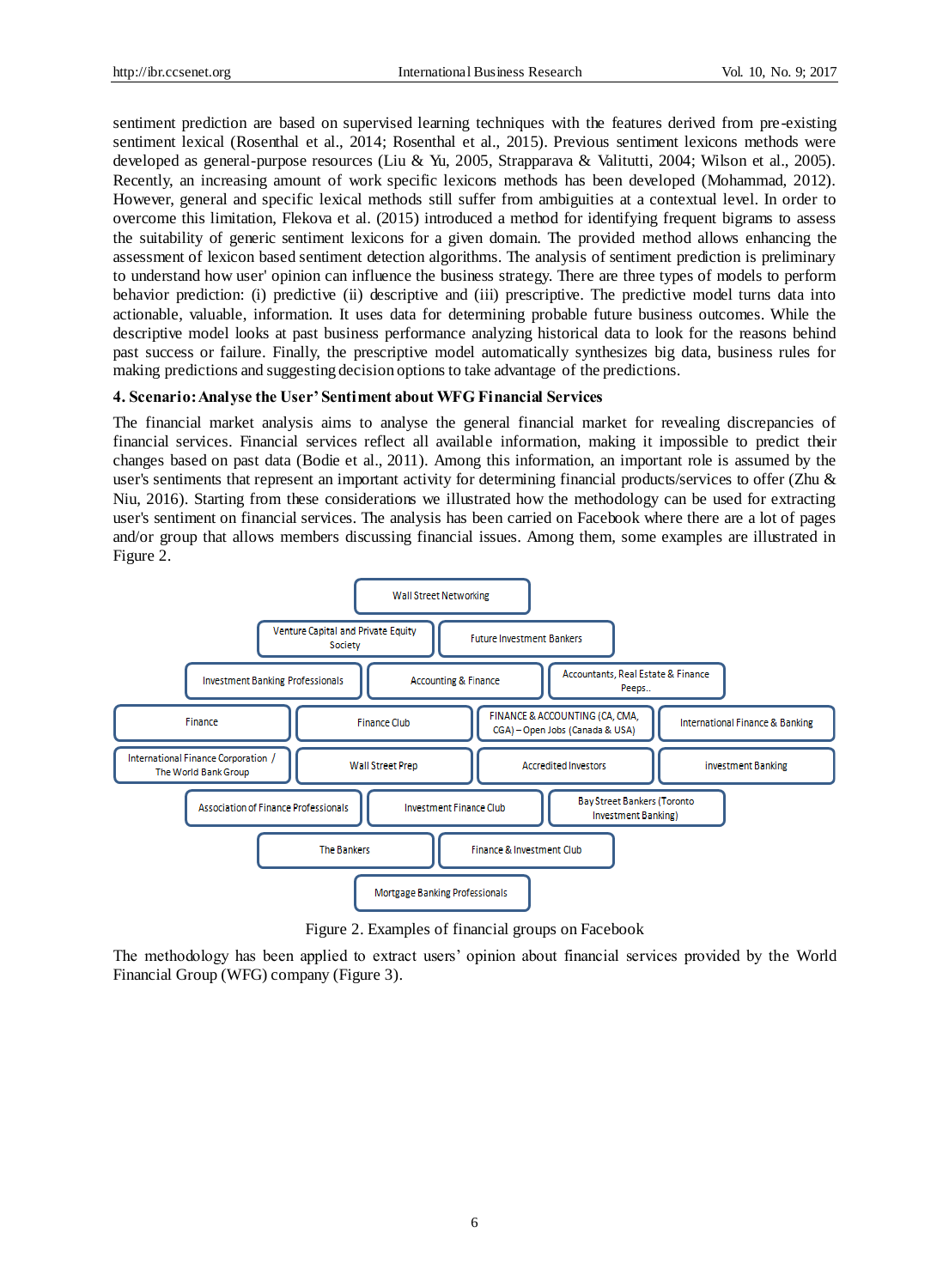

Figure 3. The methodology applied to the analysis of the WBF services/products

In the following sub-sections, the different steps of the analysis are described in detail.

*4.1 First Phase: Sentiment Extraction*

WFG is one of the few companies dedicated to serving the financial needs of individuals and families from all walks of life. It provides different kinds of services (as shown in Table 2):

Table 2. Financial services offered by the WFG

| Life Insurance                           |
|------------------------------------------|
| Annuities                                |
| Critical Illness Insurance               |
| Disability Insurance                     |
| Long-Term Care                           |
| <b>Mutual Funds</b>                      |
| <b>Segregated Funds</b>                  |
| Group Insurance                          |
| <b>Business Solutions</b>                |
| College/Post-Secondary Education Funding |
| <b>Investment Advisory Services</b>      |
| Financial Needs Analysis                 |

4.1.1 Social Media Monitoring

The analysis has been carried out in two different steps. The first step refers to the first six months of the year 2016 (January 2016-June 2016) while the second step regards the last six month (July 2016-December 2016). For the analysis, two corpus data (for each period of the analysis) have been sampled and manually examined. The analysis has been restricted to the English language in order to remove the complication of multiple languages.

## 4.1.2 Features Extraction

The features extraction of the collected corpus data has been carried out at the sentence level. This level of the analysis consisted in extracting the different users' comments to each post published on the homepage of the group that we defined as "homepage posts". During the first period of the analysis 101 homepage posts have been published during the entire period of the analysis as shown in Figure 4.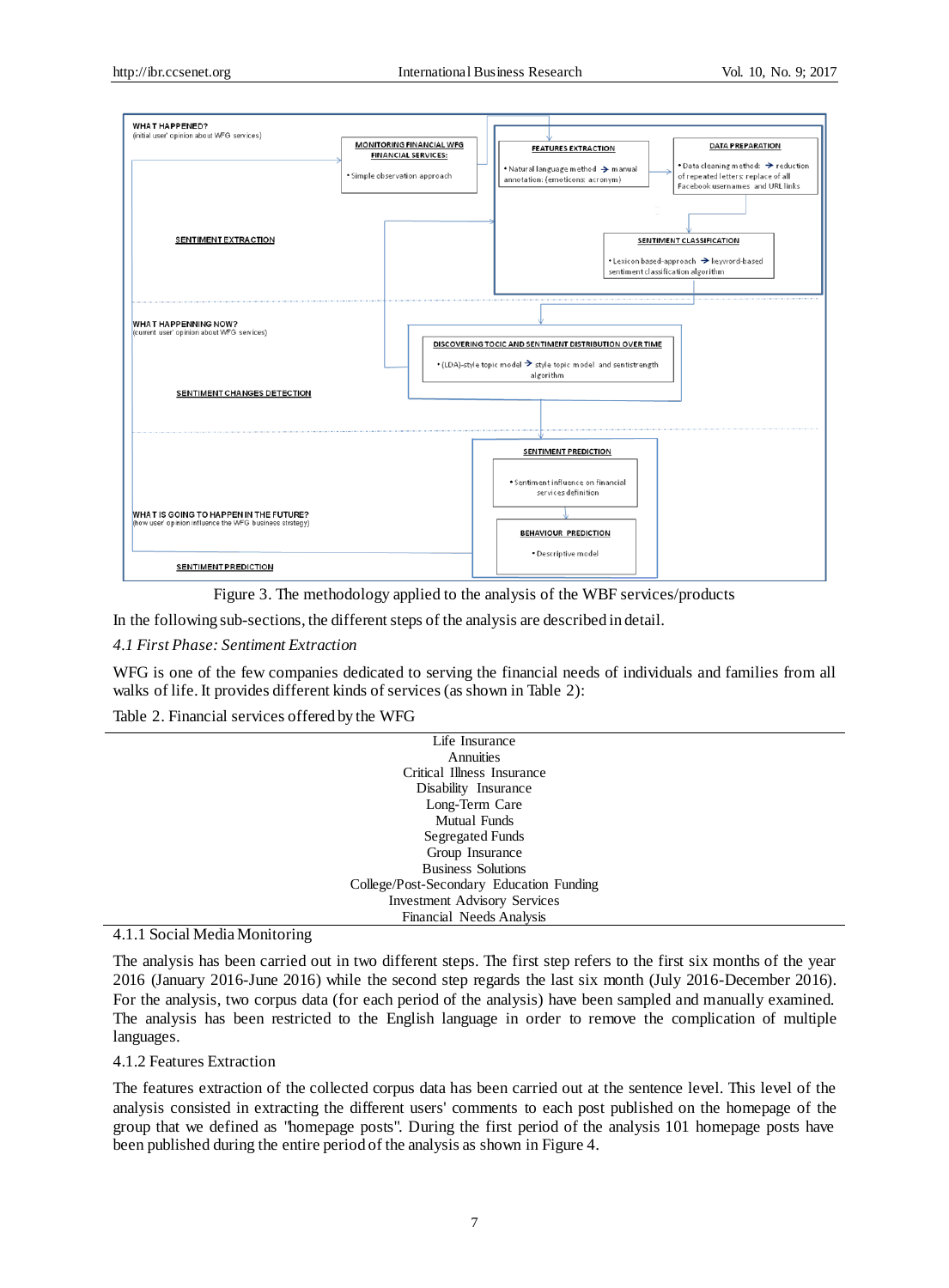

Figure 4. Homepage posts published during the first period of the analysis

As shown in the graphs the month that received the higher number of homepage posts was June followed by February and May. For each homepage posts the number of "like" and "sharing" is considered. In the following graphs (Figure 5) a representation of the number of "like" and "sharing" received by the homepage posts during the first six mounts of the analysis is given.



Figure 5. Number of "like" and "sharing" obtained by homepage posts during each month

The graph shown that no homepage posts have got at the same time the higher number of "likes" and "sharing". In fact the homepage posts that received the higher number of "likes" has been published in February while the homepage posts that received the higher number of "sharing" was published in June (even if it is important to highlight that the homepage posts published in September received the second higher number of "likes"). The different contents of the homepage posts have been analysed in order to classify them according to the different services provided by the WFG (summarised in Table 1). This classification shown that different financial services are discussed during the first six months of the analysis (Figure 6).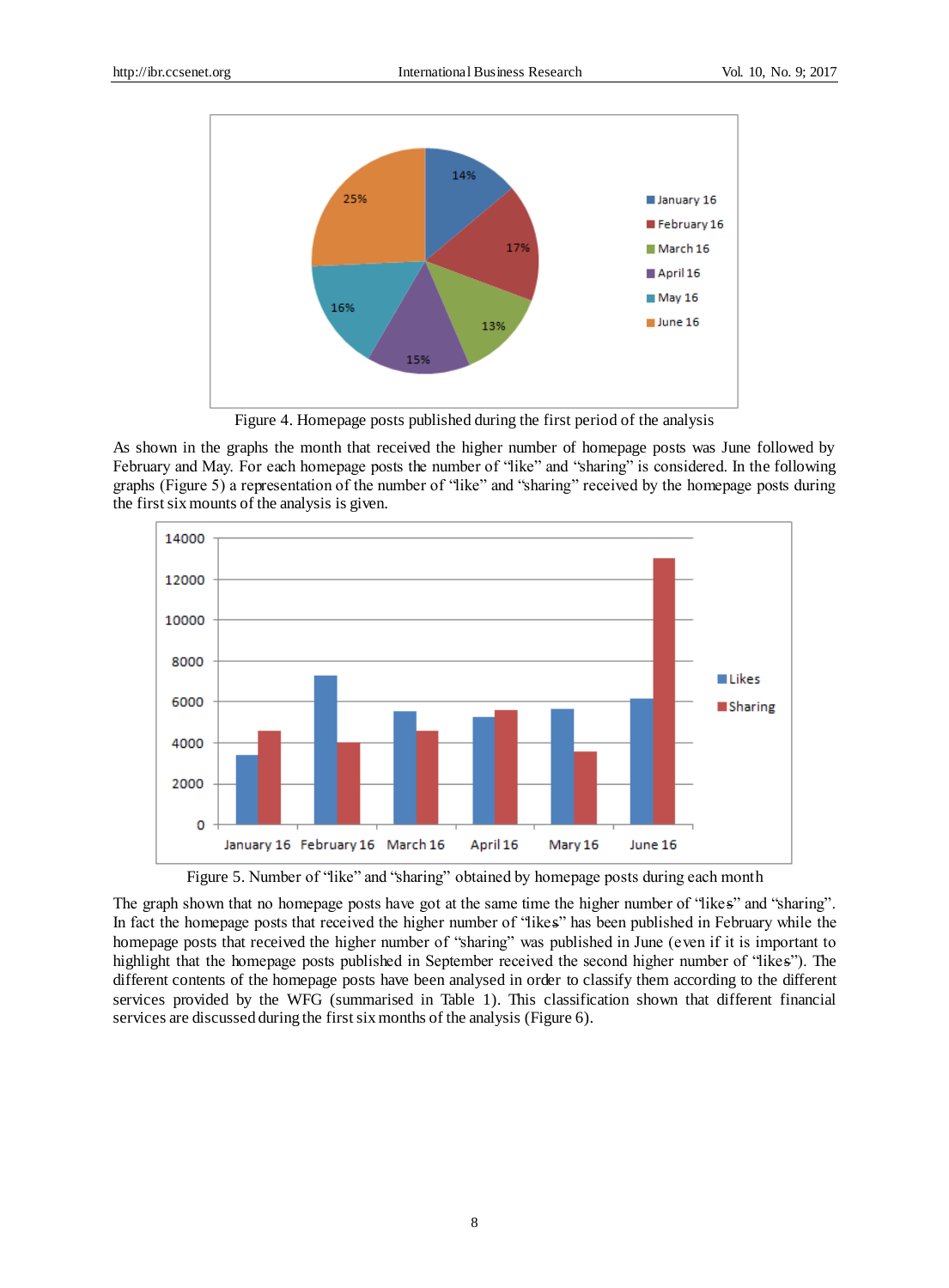

Figure 6. Contents of the homepage posts classified according to the WFG services

The most WFG services discussed in January was the "Investment advisory board" followed by the "Financial needs analysis" while the services most discussed in February was the "Financial needs analysis" followed by the "Investment advisory board". During March and April, discussion topics have been focused on "Financial need analysis" service while in May the most discussed service was the "College/Post secondary Education Funding". Finally, in June the most discussed service was the "Life Insurance".

For the analysis of user's sentiment on the different WFG services, the different comments, posted by people to the different homepage posts, have been considered (for the number of comments received by the homepage posts the first six months of the analysis see Table 3).

Table 3. Number of users' comments to homepage posts

| Month       | <b>Total number of English comments</b> |
|-------------|-----------------------------------------|
| January 16  | 71                                      |
| February 16 | 166                                     |
| March 16    | 71                                      |
| April 16    | 73                                      |
| May 16      | 43                                      |
| June 16     | 310                                     |

The analysis allowed determining whether each comment expresses a positive, negative, or neutral opinion. For the features extraction, the natural language processing based method has been used. A random subset of 734 comments for the first six months of the analysis has been manually annotated. For the manual annotation of the users' comments three different elements have been considered:

- emoticons: facial expressions pictorially represented using letters and punctuation that express the user's mood. For the analysis, an emoticon dictionary by labeling 170 emoticons listed on Wikipedia with their emotional state can be used. For example, ":)" was labeled as positive whereas wile ":(" was labeled as negative. We assigned each emoticon a label from the following set of labels: Extremely-positive, Extremely-negative, Positive, Negative, and Neutral.
- acronym: an acronym dictionary from an on-line resource extract from http://www.dictionary.com/ has been used.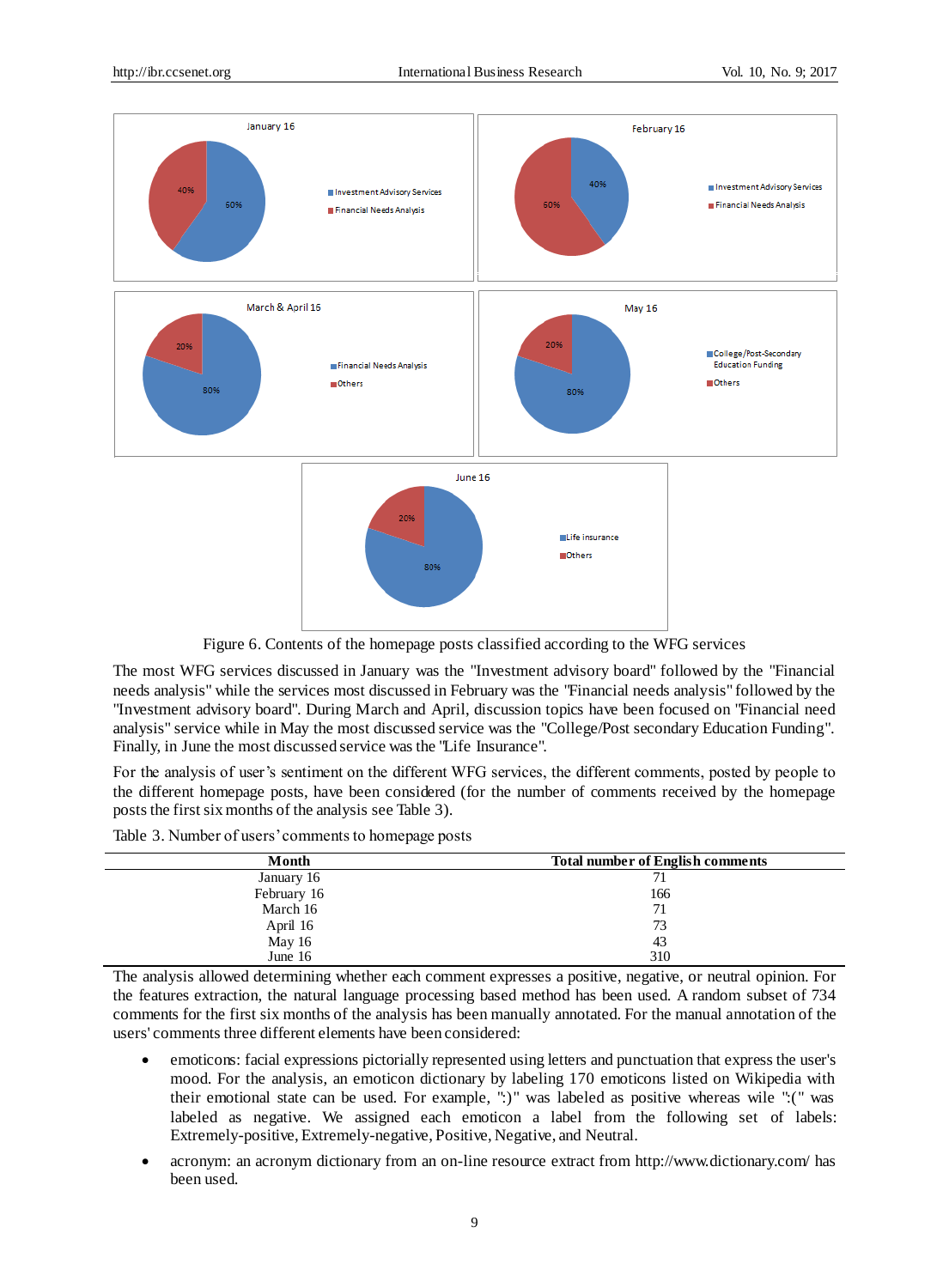### 4.1.3. Data Preparation

The collected comments were very noisy with a large number of irregular words; in order to reduce the noise the following pre-processing steps have been implemented:

- reduction of letters that are repeated more than twice in all words. For example, the word "insuranceeeeeeeee" becomes "insurance" after reduction.
- replace of all Facebook usernames, with the term "USER".
- replace of all URL links in the corpus with the term "URL".

## 4.1.4 Sentiment Classification

To perform the sentiment classification two discriminatory word lexicons, one containing words indicating positive sentiment and another one containing words indicating negative sentiment were built. If a comment had an equal number of positive and negative keywords, it was a tie while if it contained neither negative nor positive keywords, it was neutral. The analysis showed that the corpus data got mostly positive comments. It is important to note here that annotating comments was not easy. Many times, it was difficult to determine the sentiment. Some comments appeared both negative and positive; this is because neutral comments had both negative and positive sentiments.

## *4.2 Second Phase: Sentiments Changes Detection*

During the second period of the analysis (July 2016-December 2016) 134 homepage posts have been published distributed as shown in Figure 7.



Figure 7. Homepage posts published during the second period of the analysis

As shown in Figure 8 the month that received the higher number of homepage posts is September followed by December.

For each homepage posts the number of "like" and "sharing" is considered. In the following graph (Figure 8) a representation of the number of "like" and "sharing" obtained by homepage posts during the second period of the analysis is given.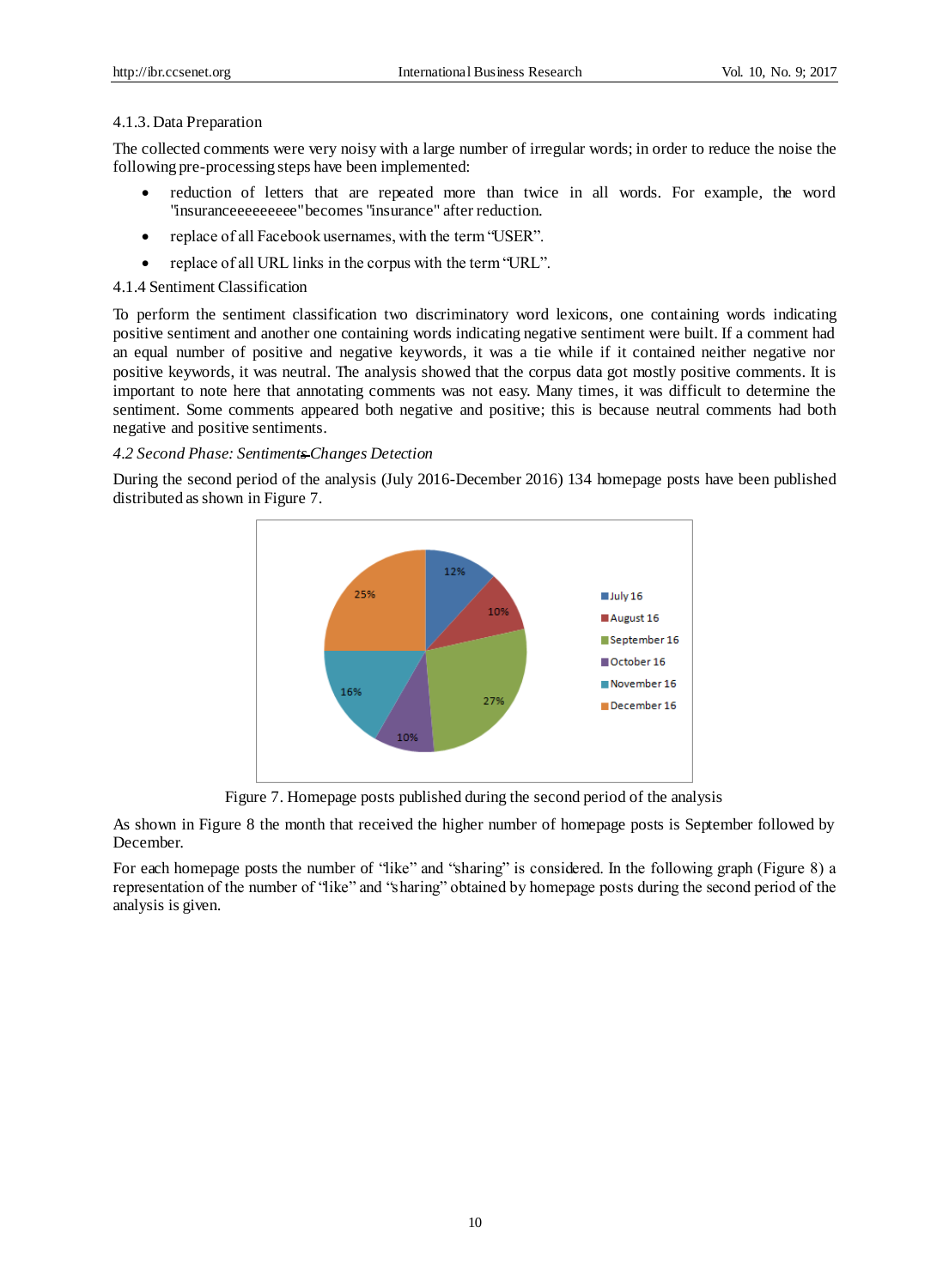

Figure 8. Number of "like" and "sharing" obtained by homepage posts during each month

The graph shown that the homepage published in September received at the same time the higher number of "likes" and "sharing". As for the first period of the analysis, the contents of the different homepage posts have been classified according to the different WFG services (Figure 9). Note that the "others" class refers to homepage posts that it was not possible to classify in the different WFG services (an example is represented by the announcement of the WFG annual convention that received a higher number of "like" and "sharing" emphasizing the positive vision of users about the WCG services).



Figure 9. Contents of the homepage posts classified according to the WFG services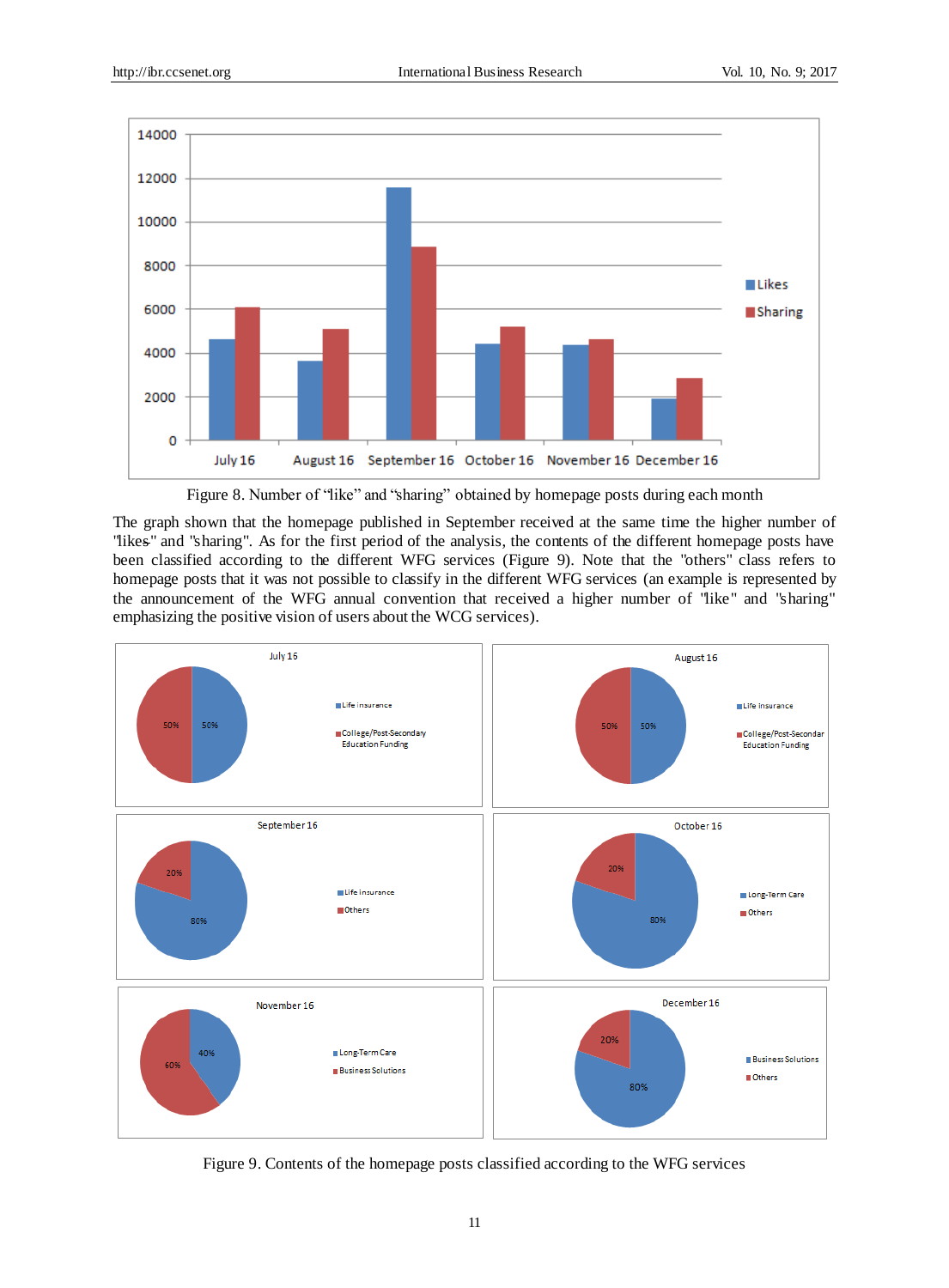The WFG services most discussed in July were the "Life Insurance" and the "College/Post Secondary Education Founding". The "Life insurance" service continued to be discussed also in August together with the "College/Post-Secondary Education and in September while in October the "Long-Term Care" service was the most discussed. The Long-Term Care" service continued to be discussed also in November together with the "Business solutions" service. Finally, in December the most discussed service was the "Business solution". Also in this second step for the analysis of users sentiment on the different WFG services the different comments, posted by people to the different homepage posts, have been considered (for the number of comments received by the homepage posts the second six months of the analysis see Table 4). A random subset of 342 comments for the second six months of the analysis has been manually annotated.

Table 4. Number of users' comments to homepage posts

| <b>MONTH</b> | <b>TOTAL NUMBER OF ENGLISH</b><br><b>COMMENTS</b> |
|--------------|---------------------------------------------------|
| July $16$    | 69                                                |
| August 16    | 44                                                |
| September 16 | 51                                                |
| October 16   | 110                                               |
| November 16  | 42                                                |
| December 16  | 26                                                |

After all opinions have been properly extracted, it was important to analyse how to obtain the properly aggregated sentiment distribution over time. The top comment from the selected days have been identified using the time series scanning method (Thelwall et al., 2006; Thelwall & Prabowo, 2007) that separately calculates for each word in the entire corpus its hourly relative frequency (proportion of comments per hour containing the word) and then the largest increase in relative frequency during the time period. This method thus created a list of services with the biggest spikes of interest. The top 20 comments identified through the above method were not all chosen as the main service because in some cases multiple words referred to the same service. The next stage was to classify the sentiment strength of each comment. Whilst many algorithms detect text subjectivity or sentiment polarity, a few detect sentiment strength (Wilson et al., 2006; Strapparava & Mihalces, 2008). Nevertheless, the accurate detection of sentiment is domain-dependant. The SentiStrength (http://sentistrength.wlv.ac.uk/ a) seemed to be more appropriate than the most similar published algorithm (Neviarousskaya et al., 2007) because the latter had fewer features and has been less extensively tested for accuracy. SentiStrength classified for positive and negative sentiment on a scale of 1 (no sentiment) to 5 (very strong positive/negative sentiment). All comments have been classified for positive and negative sentiment strength and then hourly average positive and negative sentiment strength scores were calculated for each service. The analysis showed that also in this second period of the analysis the corpus data got mostly positive comments.

#### *4.3 Third Phase: Sentiment Prediction*

Based on our observation on the two testing corpuses, we found if the user opinion about the financial services offered by the WFG changed. We repeated this monitoring step during a long period of time after the end of the analysis to have a concrete vision of the effective sentiment change. The analysis of the sentiment change (in a positive or negative way) also considers the number of "likes" and "sharing" obtained by the different homepages posts. This analysis highlighted that not significant changes occurred; all services have been evaluated in a positive way by the users also during the second phase of the analysis. However, it is possible to highlight some differences. On considering the first period of the analysis all services are considered by users in a positive way with some differences. The service estimated in a more positive way was the "Life insurance" and this has been also confirmed by the obtained number of "sharing" of this service during the entire period of the analysis. The second service in the users' ranking was the "College/Post secondary Education Funding" service, followed by "Investment Advisory board" and "Financial need analysis" services. Also in the second phase of the analysis, all services are considered by users in a positive way with some differences. The service estimated in a more positive way was the "Long term Care" and this has been also confirmed by the number of "likes" and "sharing" obtained by this service during the entire period of the analysis. In the second position there was the "Life insurance" and also in this case this result has been confirmed by the number of "likes" obtained by this service during the entire period of the analysis. The service that, during the entire period of the analysis, obtained the higher number of positive comments (summed to the number of "like" and "sharing") was "Life insurance" followed by the "Long term Care" and the "College/Post secondary Education Funding). These results underlined the important role of insurance services for users. Insurance services support users in keeping his/her financial situation stable; they decrease the level of unnecessary (individual) precautionary savings and enable capital to be allocated to higher-return projects. Thus, insurance stimulates investment and consumption by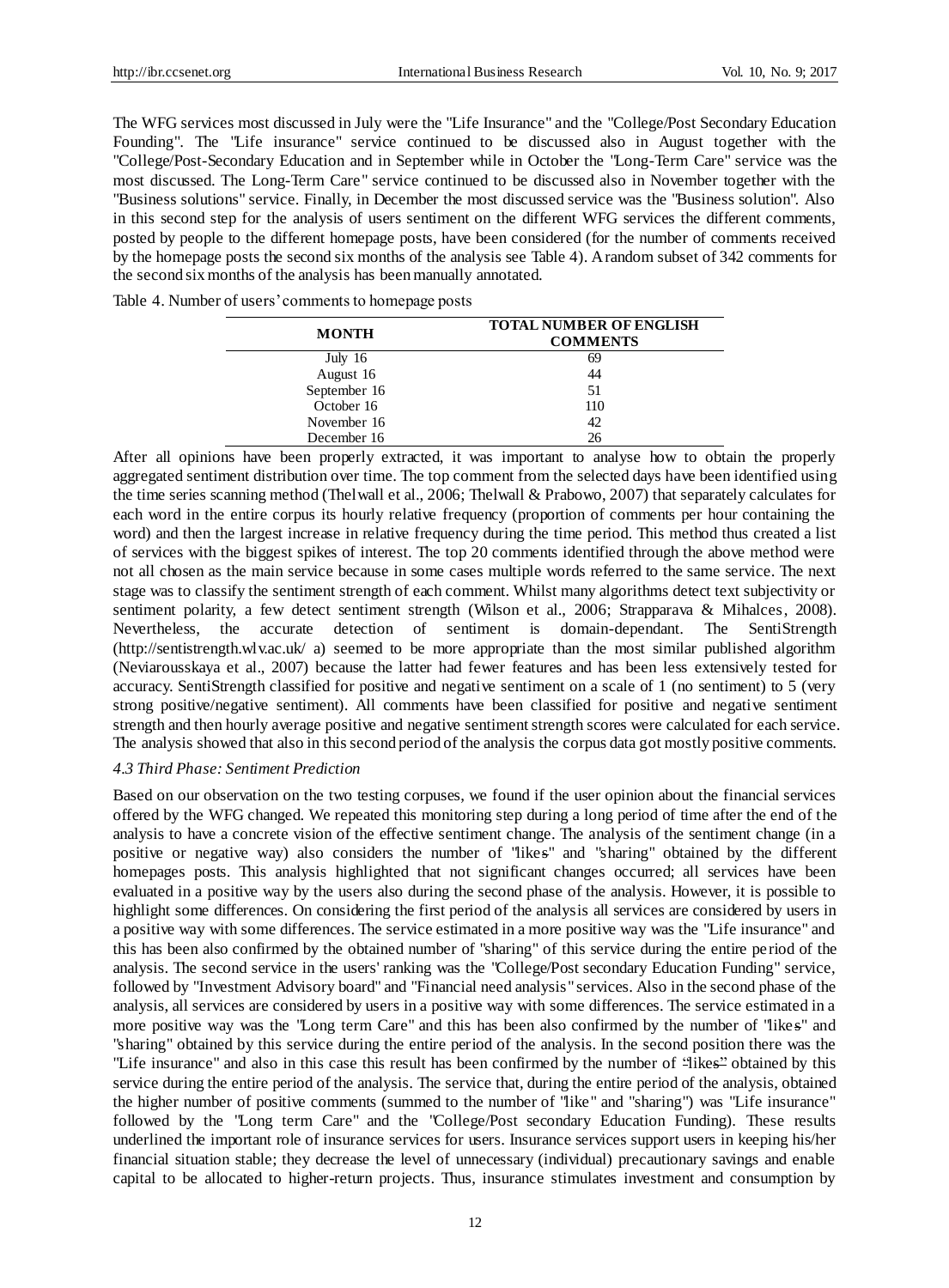reducing the amount of capital bound in relatively unproductive areas. This aspect can represent an important element for the WFB companies for understanding and supporting decision-making for financial services as well as for creating more appropriate business strategies which may help users make improved decisions.

#### **5. Discussion**

Focusing on the importance of sentiment analysis processing within the business strategies this paper provided the methodology. The choice to develop methodology was made to achieve two different aims:

- to provide guidelines to companies that want to develop sentiment analysis within their business strategies;
- to overcome the fragmentation of the existing literature in this field.

Containing a description of the different phases and steps that compose the sentiment analysis process and providing examples of the different approaches to use in each of them, the methodology allows companies simplifying the implementation of sentiment analysis process and investing their resources (time, budget and staff) - previously dedicated to the individuation of the different components of the sentiment analysis process to other business objectives. For the development of the methodology we start from the assumption that to develop an efficient sentiment analysis in business domain it is important not only to consider the extraction of sentiments on identified products/services but also the sentiments changes over time, underlining the possible causes of these changes, and the sentiment prediction for the implementation of future business strategies. The existing literature is very fragmented in this context; in fact, in some studies, only a description of the sentiment extraction phase is provided while other studies only consider sentiment changes and/or sentiment prediction phases. The provided methodology allows overcoming this fragmentation; the advantages of are double:

- it allows implementing the entire process of sentiment analysis simultaneously
- it allows focusing on the different phases of the sentiment analysis process in different periods of time in an integrated manner without missing data collected during the different phases.

#### **6. Conclusion and Future Works**

The paper provided a methodology for approaching sentiment analysis in business domain composed of different phases that compose the sentiment analysis processing. An example of an application scenario has been defined illustrating how the methodology can be used for extracting user' sentiment about financial services of the WFG company. The case study represented a first application of the methodology for exploiting the potential. Future works will dress the external and internal validation of the provided methodology. The external validation will consist on the implementation of different case studies on other Social Media such as Twitter with different level of complexity. While the internal validation will consist on reflections that will aim to assess the characteristics of the methodology based on the set of future steps that able to improve it.

#### **References**

- Abbasi, A., France, S., Zhang, Z., & Chen, H. (2011). Selecting attributes for sentiment classification using feature relation networks. *IEEE Transactions on Knowledge and Data Engineering*, *23*(3), 447-462. https://doi.org/10.1109/TKDE.2010.110
- Archak, N., Ghose, A., & Ipeirotis, P. G. (2007, August). Show me the money!: deriving the pricing power of product features by mining consumer reviews. In *Proceedings of the 13th ACM SIGKDD international conference on Knowledge discovery and data mining*, 56-65. ACM.
- Asghar, M. Z., Khan, A., Ahmad, S., & Kundi, F. M. (2014). A Review of Feature Extraction in Sentiment Analysis. *Journal of Basic and Applied Scientific Research*, *4*(3), 181-186.
- Bagwan, A. B., Chaudhari, D., & Deshmukh, R. A. (2013). A framework for Review Categorization using Appraisal words. *International Journal of Advanced Research in Computer and Communication Engineering*, *2*(4).
- Balakrishnan, P. V., Gupta, R., & Jacob, V. S. (2004). Development of hybrid genetic algorithms for product line designs. *IEEE Transactions on Systems, Man, and Cybernetics, Part B (Cybernetics)*, *34*(1), 468-483. https://doi.org/10.1109/TSMCB.2003.817051
- Bifet, A., Holmes, G., Pfahringer, B., & Gavalda, R. (2011, October). Detecting sentiment change in Twitter streaming data. In *Proceedings of the Second Workshop on Applications of Pattern Analysis*, 5-11.
- Bodie, Z., Kane, A., & Marcus, A. J. (2011). *Student solutions manual for" Investments".* McGraw-Hill Irwin.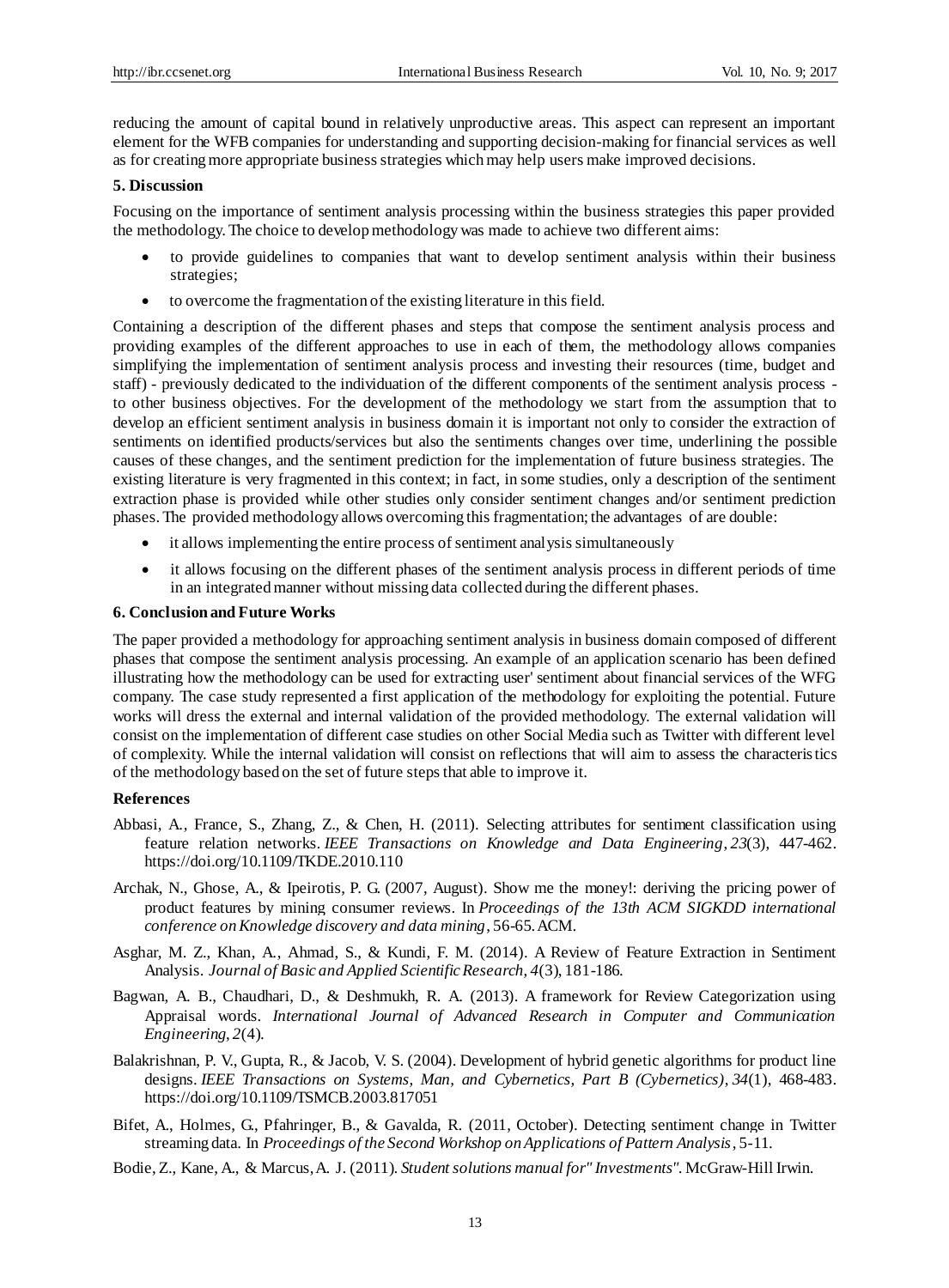- Bollen, J., Mao, H., & Zeng, X. (2011). Twitter mood predicts the stock market. *Journal of Computational Science*, *2*(1), 1-8. https://doi.org/10.1016/j.jocs.2010.12.007
- Daas, P. J. H., & Puts, M. J. H. (2014). Social media sentiment and consumer confidence. *Workshop on using Big Data for Forecasting and Statistics*, Frankfurt, Germany.
- D'Andrea, A., Ferri, F., & Grifoni, P. (2011). A Business Model Framework for Second Life. *Book "E-Novation for Competitive Advantage in Collaborative Globalization: Technologies for Emerging E-Business Strategies*". Edited by: Hugh M. Pattinson & David R. Low. IGI Publishing, 2011.
- D'Andrea, A., Ferri, F., & Grifoni, P. (2012). SNeM2S: a Social Network Model for Marketing Strategies. *International Journal of e-business development*; The World Academic Publishing Co, Limited, Hong Kong (Cina)
- D'Andrea, A., Ferri, F., & Grifoni, P. (2015a). CBM: An Integrated Crowd-sourcing Business Model. *Journal of Contemporary Management*, *5*(2), 47-58
- D'Andrea, A., Ferri, F., Grifoni, P., & Guzzo, T. (2015b): Approaches, Tools and Applications for Sentiment Analysis Implementation. International *Journal of Computer Applications*, *125*(3). https://doi.org/10.5120/ijca2015905866
- De Clercq, O., Hertling, S., Hoste, V., Ponzetto, S. P., & Paulheim, H. (2014). Identifying Disputed Topics in the News. *Linked Data for Knowledge Discovery* (LD4KD), 37-48.
- Duwairi, R. M., Marji, R., Sha'ban, N., & Rushaidat, S. (2014). Sentiment Analysis in Arabic tweets. *Information and Communication Systems (ICICS), 5th International Conference on IEEE*, 1-6. https://doi.org/10.1109/IACS.2014.6841964
- Fan, T. K., & Chang, C. H. (2011). Blogger-centric contextual advertising. *Expert Systems with Applications*, *38*(3), 1777-1788. https://doi.org/10.1016/j.eswa.2010.07.105
- Ferri, F., D'Andrea, A., & Grifoni, P. (2012). IBF: An Integrated Business Framework for Virtual Communities. *Journal of electronic commerce in organizations*. IGI Global, Hershey (Stati Uniti d'America). https://doi.org/10.4018/jeco.2012010101
- Flekova, L., Ruppert, E., & Preotiuc-Pietro, D. (2015). Analysing domain suitability of a sentiment lexicon by identifying distributionally bipolar words. *6th workshop on computational approaches to subjectivity, sentiment and social media analysis wassa*. https://doi.org/10.18653/v1/W15-2911
- Ganesan, K., & Zhai, C. (2012). *Opinion-based entity ranking. Information retrieval*, *15*(2), 116-150. https://doi.org/10.1007/s10791-011-9174-8
- Gilbert, E., & Karahalios, K. (2010). Widespread worry and the stock market. *Proceedings of the Fourth International AAAI Conference on Weblogs and Social Media*.
- Grifoni, P., Ferri, F., & D'Andrea, A. (2013). An integrated framework for on-line viral marketing campaign planning. *International journal of business research*, *6*(1), 22-30[. https://dx.doi.org/10.5539/ibr.v6n1p22](http://dx.doi.org/10.5539/ibr.v6n1p22)
- Gruhl, D., Chavet, L., Gibson, D., Meyer, J., & Pattanayak, P. (2004). How to build a WebFountain: An architecture for very large-scale text analytics. *IBM Systems Journal*, *43*(1), 64-77. https://doi.org/10.1147/sj.431.0064
- Hadano, M., Shimada, K., & Endo, T. (2011). Aspect identification of sentiment sentences using a clustering algorithm. *Procedia-Social and Behavioral Sciences, 27,* 22-31. https://doi.org/10.1016/j.sbspro.2011.10.579
- Hu, M., & Liu, B. (2004,). Mining opinion features in customer reviews. *AAAI* 4(4), 755-760.
- Jiang, Y., Meng, W., & Yu, C. (2011). Topic sentiment change analysis. In Machine Learning and Data Mining. *Pattern Recognition* 443-457. Springer Berlin Heidelberg. https://doi.org/10.1007/978-3-642-23199-5\_33
- Jindal, N., & Bing, L. (2006). Mining comparative sentences and relations. *Proceedings of National Conf. On Artificial Intelligence* (AAAI-2006).
- Khan, F. H., Bashir, S., & Qamar, U. (2014). TOM: Twitter opinion mining framework using hybrid classification scheme. *Decision Support Systems*, *57,* 245-257. https://doi.org/10.1016/j.dss.2013.09.004
- Kim, S. M., & Hovy, E. (2006). Automatic identification of pro and con reasons in online reviews. *Proceedings of the COLING/ACL on Main conference poster sessions*, 483-490. Association for Computational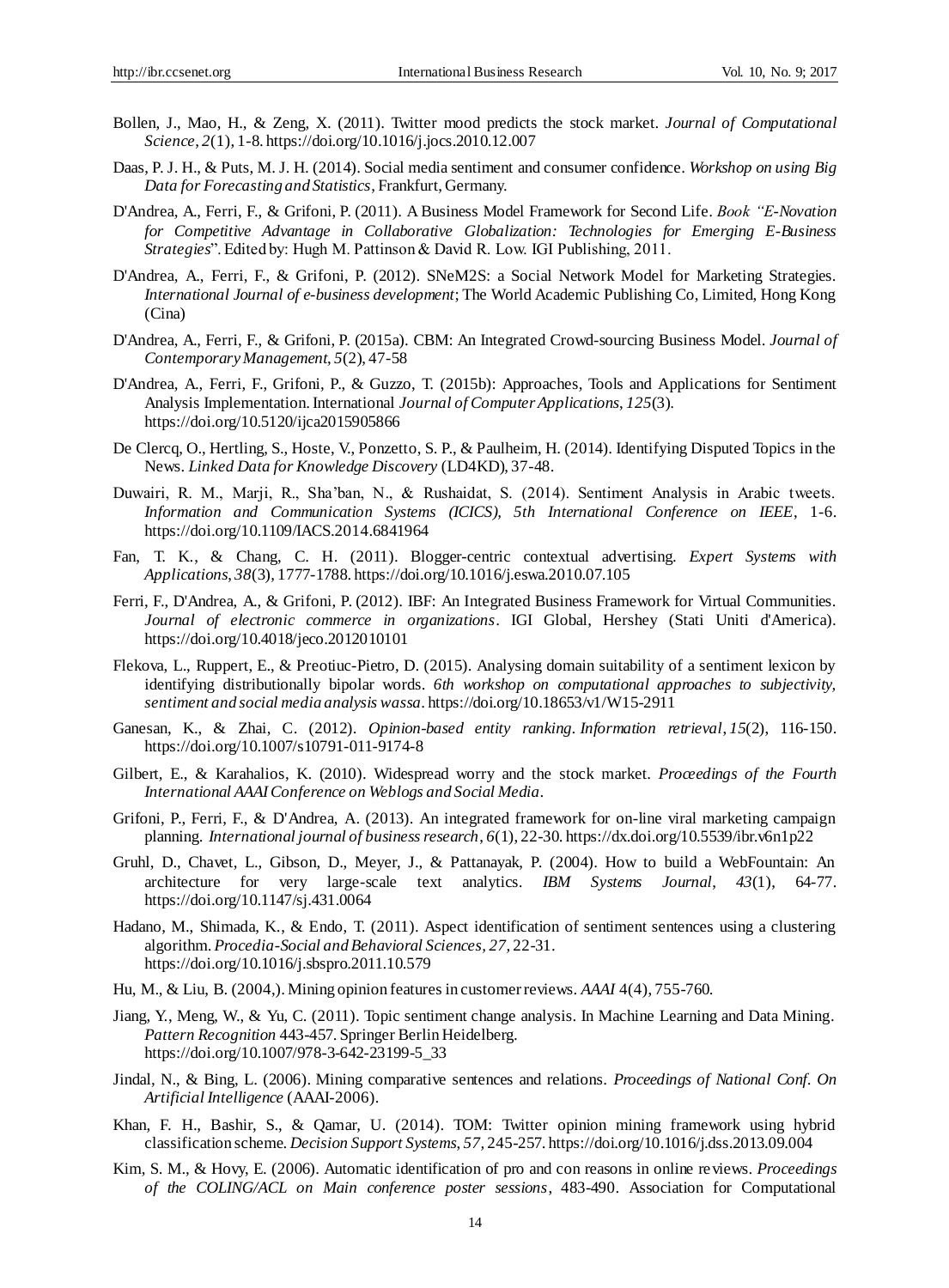Linguistics. https://doi.org/10.3115/1273073.1273136

- Kobayashi, N., Inui, K., & Matsumoto, Y. (2007). Extracting Aspect-Evaluation and Aspect-Of Relations in Opinion Mining. *EMNLP-CoNLL* 7, 1065-1074.
- Koncz, P., & Paralic, J. (2011). An approach to feature selection for sentiment analysis. *In Intelligent Engineering Systems (INES), 2011 15th IEEE International Conference,* 357-362. https://doi.org/10.1109/INES.2011.5954773
- Liu, B. (2007). *Web data mining: exploring hyperlinks, contents, and usage data*. Springer Science & Business Media.
- Liu, H., & Yu, L. (2005). Toward integrating feature selection algorithms for classification and clustering. *Knowledge and Data Engineering, IEEE Transactions*, *17*(4), 491-502. https://doi.org/10.1109/TKDE.2005.66
- Madrigal, R. (2001). Social Identity Effects in a Belief-Attitude-Intentions Hierarchy: Implications for Corporate Sponsorship. *Psychology and Marketing*, *18*(2), 145-165. https://doi.org/10.1002/1520-6793(200102)18:2<145::AID-MAR1003>3.0.CO;2-T
- Maynard, D., & Funk, A. (2011). Automatic detection of political opinions in tweets. *Proceedings of the 8th international conference on the semantic web, ESWC'11*, 88-99. https://doi.org/10.1007/978-3-642-25953-1\_8
- Mei, Q., Ling, X., Wondra, M., Su, H., & Zhai, C. (2007, May). Topic sentiment mixture: modeling facets and opinions in weblogs. In *Proceedings of the 16th international conference on World Wide Web* (pp. 171-180). ACM. https://doi.org/10.1145/1242572.1242596
- Mohammad, S. M. (2012, June). # Emotional tweets. In *Proceedings of the First Joint Conference on Lexical and Computational Semantics-Volume 1: Proceedings of the main conference and the shared task, and Volume 2: Proceedings of the Sixth International Workshop on Semantic Evaluation* (pp. 246-255). Association for Computational Linguistics.
- Nguyen, L. T., Wu, P., Chan, W., Peng, W., & Zhang, Y. (2012, August). Predicting collective sentiment dynamics from time-series social media. In *Proceedings of the first international workshop on issues of sentiment discovery and opinion mining* (p. 6). ACM. https://doi.org/10.1145/2346676.2346682
- Park, C. (2004). Efficient or enjoyable? Consumers Vales of Eating-out and Fast Food Restaurant Consumption in Korea. *International Journal of Hospitality Management*, *23,* 87-94. https://doi.org/10.1016/j.ijhm.2003.08.001
- Rastogi, S. S. K.., Singhal, R., & Kumar, R. (2014). A Sentiment Analysis based Approach to Facebook User Recommendation. International *Journal of Computer Applications*, *90*(16), 21-25. https://doi.org/10.5120/15805-4670
- Rosenthal, S., Nakov, P., Kiritchenko, S., Mohammad, S., Ritter, A., & Stoyanov, V. (2015, June). SemEval-2015 Task 10: Sentiment Analysis in Twitter. In *SemEval@ NAACL-HLT* , 451-463. https://doi.org/10.18653/v1/S15-2078
- Rosenthal, S., Ritter, A., Nakov, P., & Stoyanov, V. (2014). Semeval-2014 task 9: Sentiment analysis in twitter. *Proceedings of the 8th International Workshop on Semantic Evaluation (SemEval 2014), 73-80.* https://doi.org/10.3115/v1/S14-2009
- Sharma, S., & Lal, K. (2012). Changing consumer behaviour—A challenge for sustainable business growth. *International Journal of Marketing, Financial Services & Management Research*, *1*(8), 149-158.
- Somprasertsri, G., & Lalitrojwong, P. (2008, July). Automatic product feature extraction from online product reviews using maximum entropy with lexical and syntactic features. In *Information Reuse and Integration, 2008. IRI 2008. IEEE International Conference on* (pp. 250-255). IEEE. https://doi.org/10.1109/IRI.2008.4583038
- Strapparava, C., & Mihalcea, R. (2008, March). Learning to identify emotions in text. In *Proceedings of the 2008 ACM symposium on Applied computing* (pp. 1556-1560). ACM. https://doi.org/10.1145/1363686.1364052
- Strapparava, C., & Valitutti, A. (2004). WordNet Affect: an Affective Extension of WordNet. *In LREC*, *4,*  1083-1086.